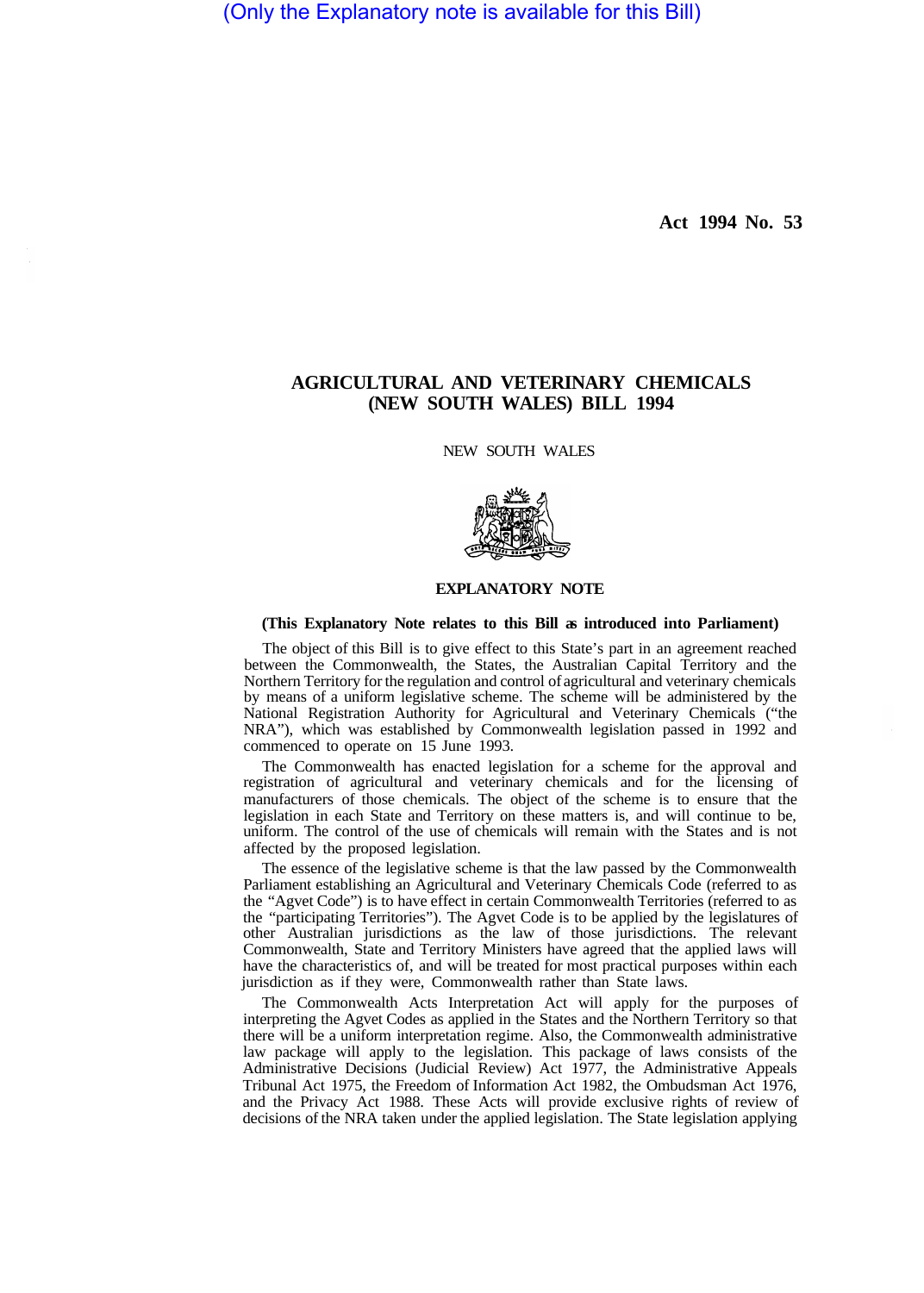the Commonwealth law will confer full administrative authority in relation to the applied laws on the NRA.

Offences against the legislation will continue to be offences against laws of the States or Territories concerned, although the Commonwealth Director of Public Prosecutions is to be empowered to prosecute for any such offences. However, certain Commonwealth ancillary criminal laws, which apply in relation to the Agvet Code of the participating Territories, will also apply as laws of the States and the Northern Territory in relation to offences against the Agvet Codes of those States and that Territory.

### **RECITALS**

The Recitals refer to the need to regulate agricultural and veterinary chemical products on a uniform basis throughout Australia and state the reason for the proposed regulatory scheme that has been devised.

## **PART 1—PRELIMINARY**

#### **Clause 1—Short title**

This clause specifies the short title of the proposed Act.

### **Clause2—Commencement**

This clause provides for the commencement of the proposed Act on a day or days to be appointed by proclamation.

#### **Clause 3—Definitions**

This clause defines expressions used in the proposed Act.

### **Clause 4—Jervis Bay Territory**

Capital Territory as a single Territory for the purposes of the proposed Act. This clause has the effect of treating the Jervis Bay Territory and the Australian

## **PART 2—THE AGVET CODE, AND THE AGVET REGULATIONS, OF THIS JURISDICTION**

## **Clause 5—Application of Agvet Code in this jurisdiction**

The purpose of this clause is to apply, as a law of the State, the Agvet Code that is set out in the Schedule to the Agricultural and Veterinary Chemicals Code Act 1994 of the Commonwealth.

The clause provides that the Code, as it applies as a law of this State, may be referred to as the Agvet Code of New South Wales.

### **Clause 6—Application of Agvet Regulations in this jurisdiction**

The purpose of this clause is to apply the regulations for the time being in force under section 6 of the Agricultural and Veterinary Chemicals Code Act 1994 of the Commonwealth as regulations in force for the purpose of the Agvet Code of this State.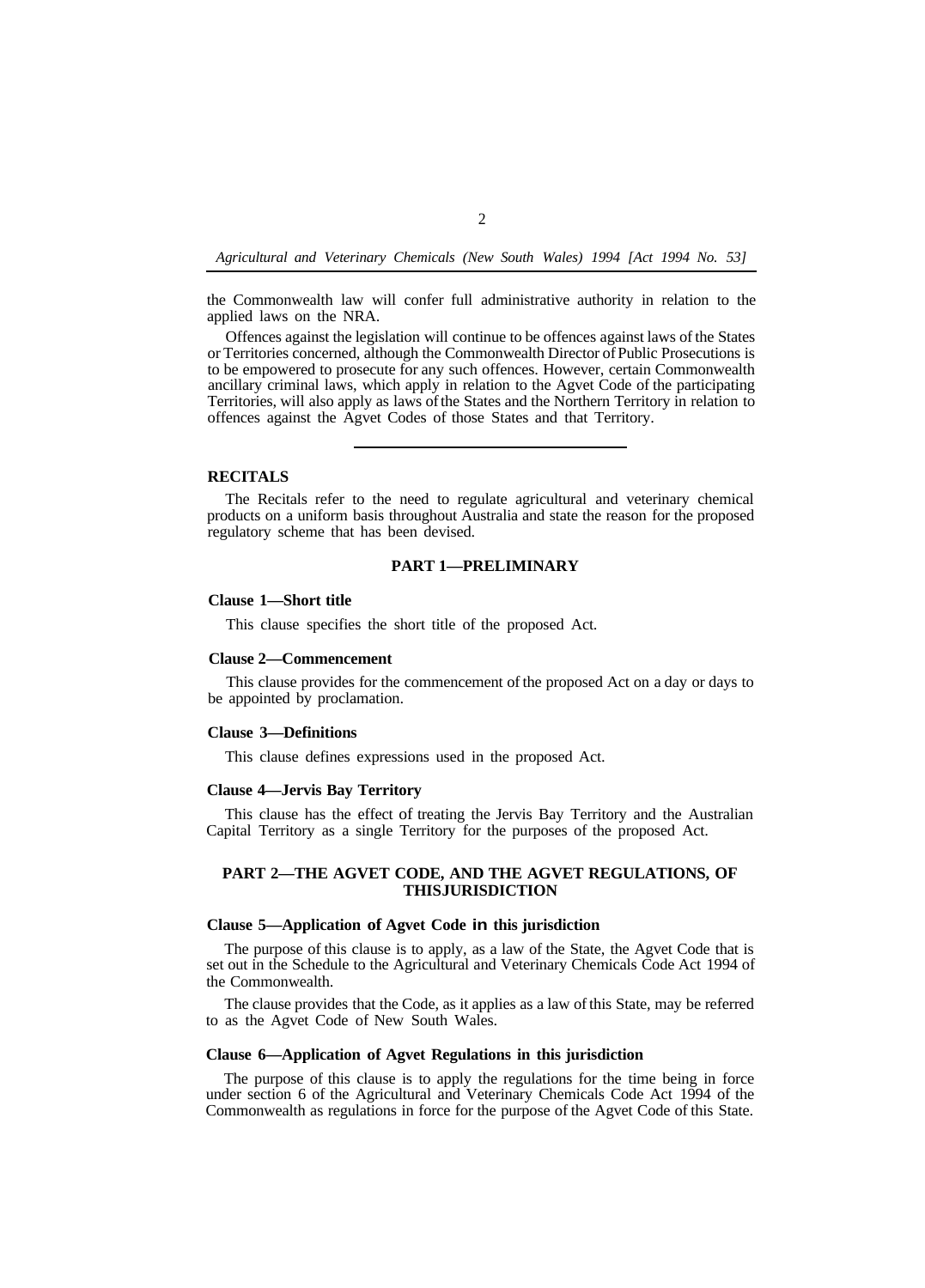The clause provides that the regulations, as they apply for the purpose of the Agvet Code of this State, may be referred to as the Agvet Regulations of New South Wales.

### **Clause 7—Interpretation of Agvet Code and Agvet Regulations of this jurisdiction**

This clause contains some interpretative provisions that are applicable to the Agvet Code and Agvet Regulations of this State.

The Code uses the neutral expression "jurisdiction". Accordingly this clause defines "this jurisdiction', as referring to New South Wales and "the Minister for this jurisdiction'' as referring to the Minister who will be administering the proposed Act.

The clause also provides that the Acts Interpretation Act 1901 of the Commonwealth is to apply for the purpose of interpreting the Agvet Code and the Agvet Regulations of this State and that the Interpretation Act 1987 of this State is not to apply.

## **Clause 8—Ancillary offences (aiding, abetting, accessories, attempts, incitement or conspiracy)**

This clause applies certain Commonwealth ancillary criminal laws as laws of this State in relation to offences against the Agvet Code or the Agvet Regulations of this State. Corresponding ancillary State criminal laws will not apply to those offences. The clause ensures that actions constituting certain ancillary offences that are related to offences against the Code or the Regulations will receive uniform treatment throughout Australia. Accordingly, anything done in a State or the Northern Territory by way of aiding or abetting, being an accessory to, attempting to commit, inciting the commission of, or conspiring to commit, an offence against the Code or the Regulations will constitute the same offence against the law of that State or that Territory as if it were done in the participating Territories. References in the Code or the Regulations to an offence against the Code or the Regulations are taken to include a related offence against the Commonwealth ancillary criminal laws.

## **PART 3—CITING THE AGVET CODES, AND THE AGVET REGULATIONS, OF OTHER JURISDICTIONS**

## **Clause 9—References to Agvet Codes and Agvet Regulations of other jurisdictions**

This clause enables the Code set out in the Schedule to the Agricultural and Veterinary Chemicals Code Act 1994 of the Commonwealth, and regulations made for the purposes of that Code, as they are applied by the corresponding law of another State or of the Northern Territory, or as they have effect in the participating Territories, to be referred to as the Agvet Code or the Agvet Regulations of that State, of the Northern Territory or of the participating Territories, as the case may be.

## **Clause 10—References to Agvet Codes and Agvet Regulations**

Where it is desired in a law or document to refer to the Agvet Codes or to the Agvet Regulations of the States, the Northern Territory and the participating Territories, this clause will enable the law or document to refer simply to the Agvet Codes or to the Agvet Regulations without the need to specify all the jurisdictions concerned.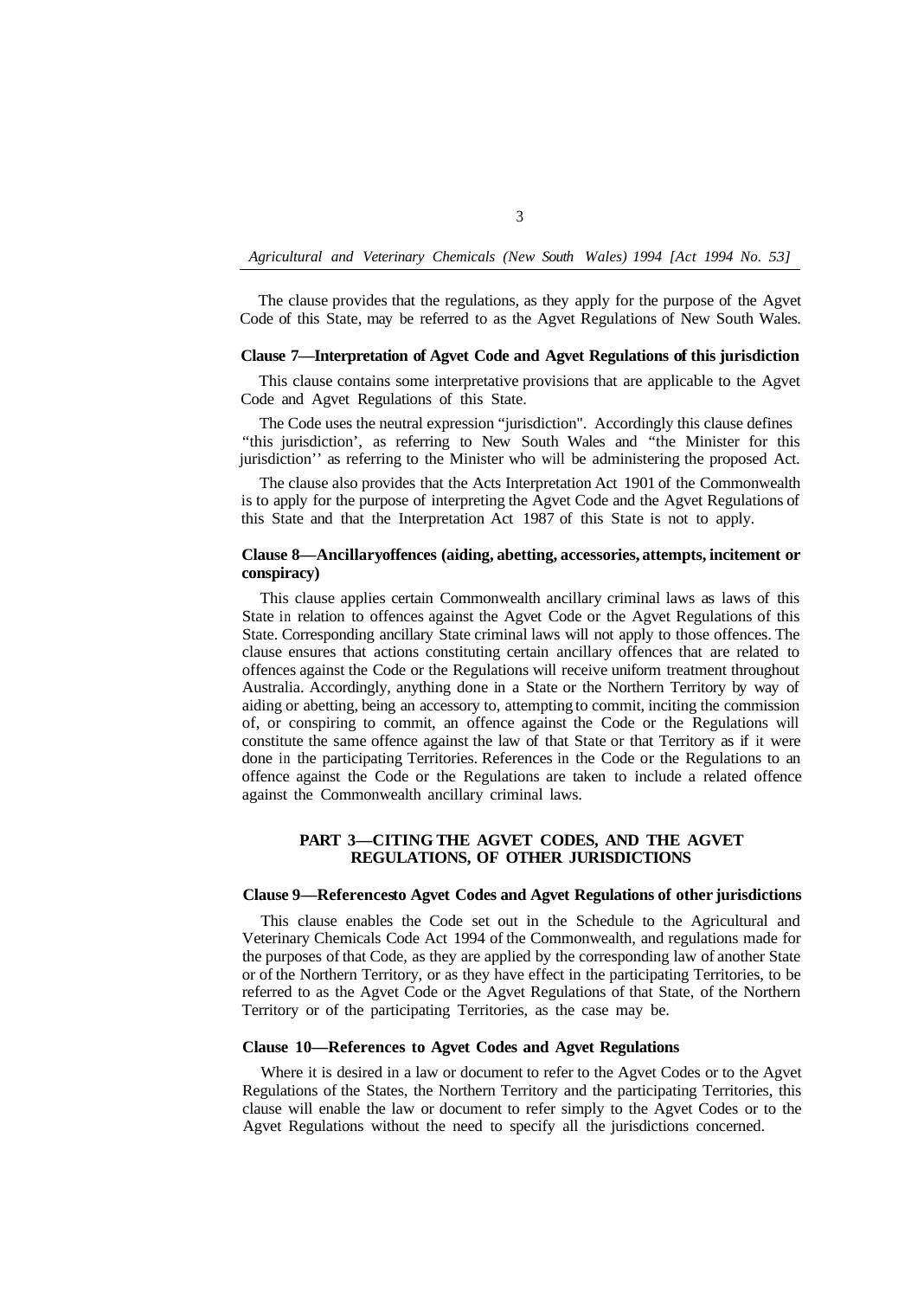# **PART 4-APPLICATIONOF AGVET CODES TO THE CROWN**

### **Clause 11—Agvet Code of this jurisdiction**

This clause provides that the Agvet Code of this State binds the Crown in right of this State and the Crown in all other capacities in respect of which the Parliament of this State has legislative power to bind the Crown.

#### **Clause 12—Agvet Code of other jurisdictions**

This clause provides that the Crown in right of this State is bound by the Agvet Codes of each other State, of the Northern Territory and of the participating Territories.

## **Clause 13—Crown not liable to prosecution**

This clause makes it clear that nothing in Part 4, or in the Agvet Code of this State, makes the Crown in any capacity liable to be prosecuted for an offence.

## **Clause 14—This Part overrides the prerogative**

This clause makes it clear that, where the Agvet Code of another State, of the Northern Territory or the participating Territories binds the Crown in right of New South Wales, that Code overrides any prerogative right or privilege of the Crown.

## **PART 5—APPLICATIONOF COMMONWEALTH ADMINISTRATIVE LAWS TO AGVET CODE AND AGVET REGULATIONS OF THIS JURISDICTION**

## **Clause 15—Object**

This clause states that the object of the Part is to help ensure that all the Agvet Codes are administered on a uniform basis.

## **Clause 16—Application of Commonwealth administrative laws in relation to applicable provisions**

This clause applies the Commonwealth administrative laws (which are defined in clause 3) to matters arising under the Agvet Code and Agvet Regulations of this State.

In order to ensure that certain provisions of the Agvet Code of this State do not affect the operation of those administrative laws, the clause provides that:

- (a) obligations imposed on the NRA under that Code to give brief reasons for certain decisions do not affect the obligations of the NRA to give full statements of reasons for its decisions that are required by section 28 of the Administrative Appeals Tribunal Act 1975 of the Commonwealth and section 13 of the Administrative Decisions (Judicial Review) Act 1977 of the Commonwealth; and
- (b) obligations imposed on the NRA under that Code not to disclose confidential commercial information do not affect the obligations of the NRA under the Freedom of Information Act 1982 of the Commonwealth.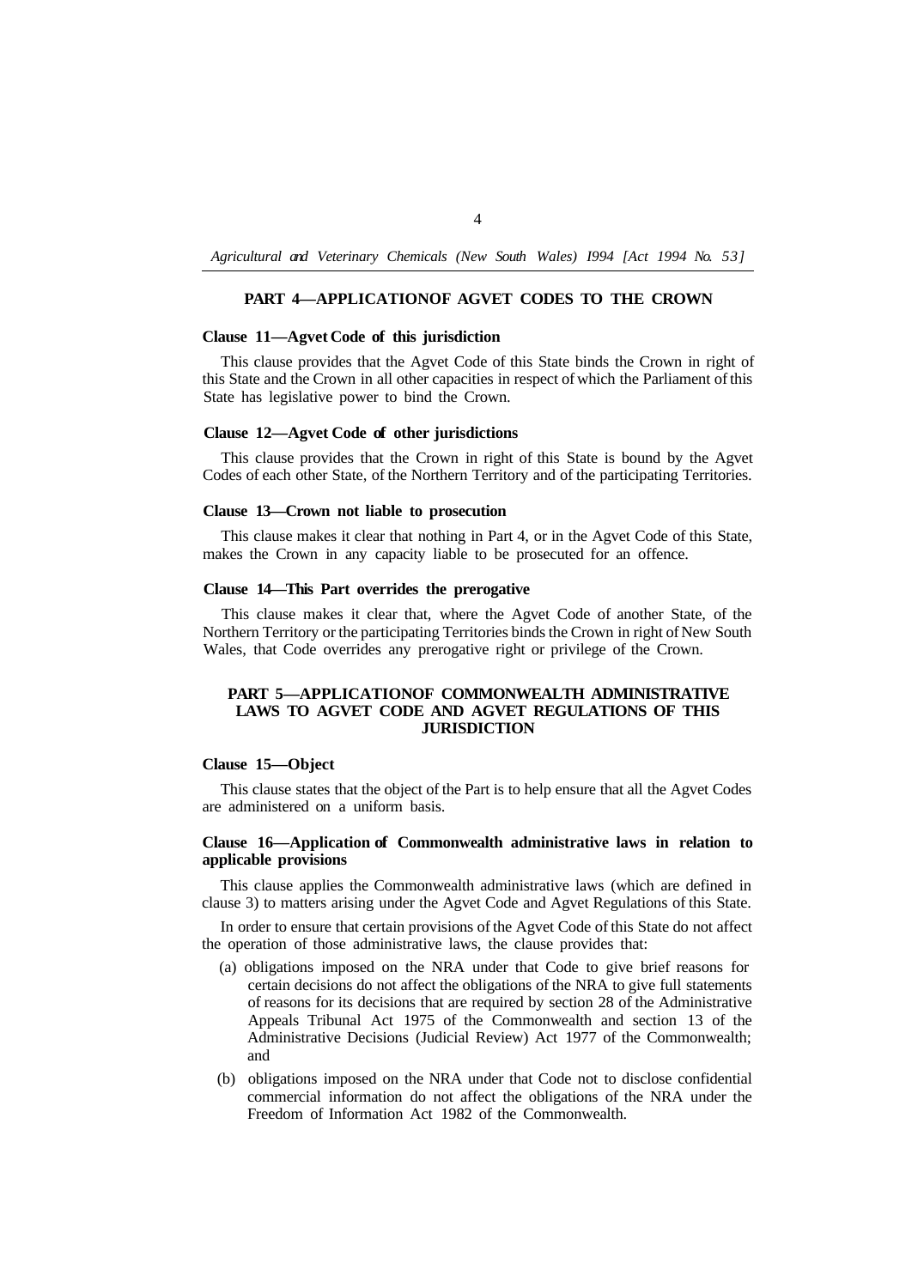### **Clause 17—Functions and powers conferred on Commonwealth officers and authorities**

This clause makes it clear that, in so far as the Commonwealth administrative laws apply to the Agvet Code of this State because of clause 16, those laws confer functions or powers on Commonwealth officers and authorities to the same extent as those laws confer those functions and powers in relation to Commonwealth laws, and the functions and powers are to be exercised as nearly as practicable in the same way as under the Commonwealth laws.

### **Clause 18—Reference in Commonwealth administrative law to a provision of another law**

This clause provides that, for the purpose of the application under clause 16 of the Commonwealth administrative laws to the Agvet Code of this State, a reference in any such administrative law to a provision of that law or of another administrative law is to be treated as a reference to the provision as it applies to that Code under that clause.

## **PART 6—JURISDICTION OF COURT§**

### **Clause 19—Jurisdiction of Federal Court**

This clause confers jurisdiction on the Federal Court of Australia in all civil matters arising under the Agvet Code or the Agvet Regulations of this State or under Commonwealth laws that apply to that Code or those Regulations. The clause makes it clear that the jurisdiction of State courts is not affected.

## **Clause 20—Exercise of jurisdiction under cross-vesting provisions**

laws relating to cross-vesting of jurisdiction between courts. This clause declares that the proposed Act does not affect the operation of the State

## **PART 7—THE NATIONAL REGISTRATION AUTHORITY FOR AGRICULTURAL AND VETERINARY CHEMICAL§**

#### **Clause 21—Conferral of functions and powers on NRA**

This clause declares that the NRA has the functions and powers expressed to be conferred on it under the proposed Act or under the Agvet Code of this State.

In addition it confers certain specified powers on the NRA, which mirror the powers presently conferred on the NRA under section 7 (3) of the Agricultural and Veterinary Chemicals (Administration) Act 1992 of the Commonwealth.

### **Clause 22—Agreements and arrangements**

This clause authorises the Minister or a person authorised by the Minister to enter into an agreement or an arrangement with the Commonwealth Minister responsible for the administration of the agricultural and veterinary chemicals legislation under which the NRA may act as an agent of this State. A corresponding provision exists in section 9 of the Agricultural and Veterinary Chemicals (Administration) Act 1992 of the Commonwealth.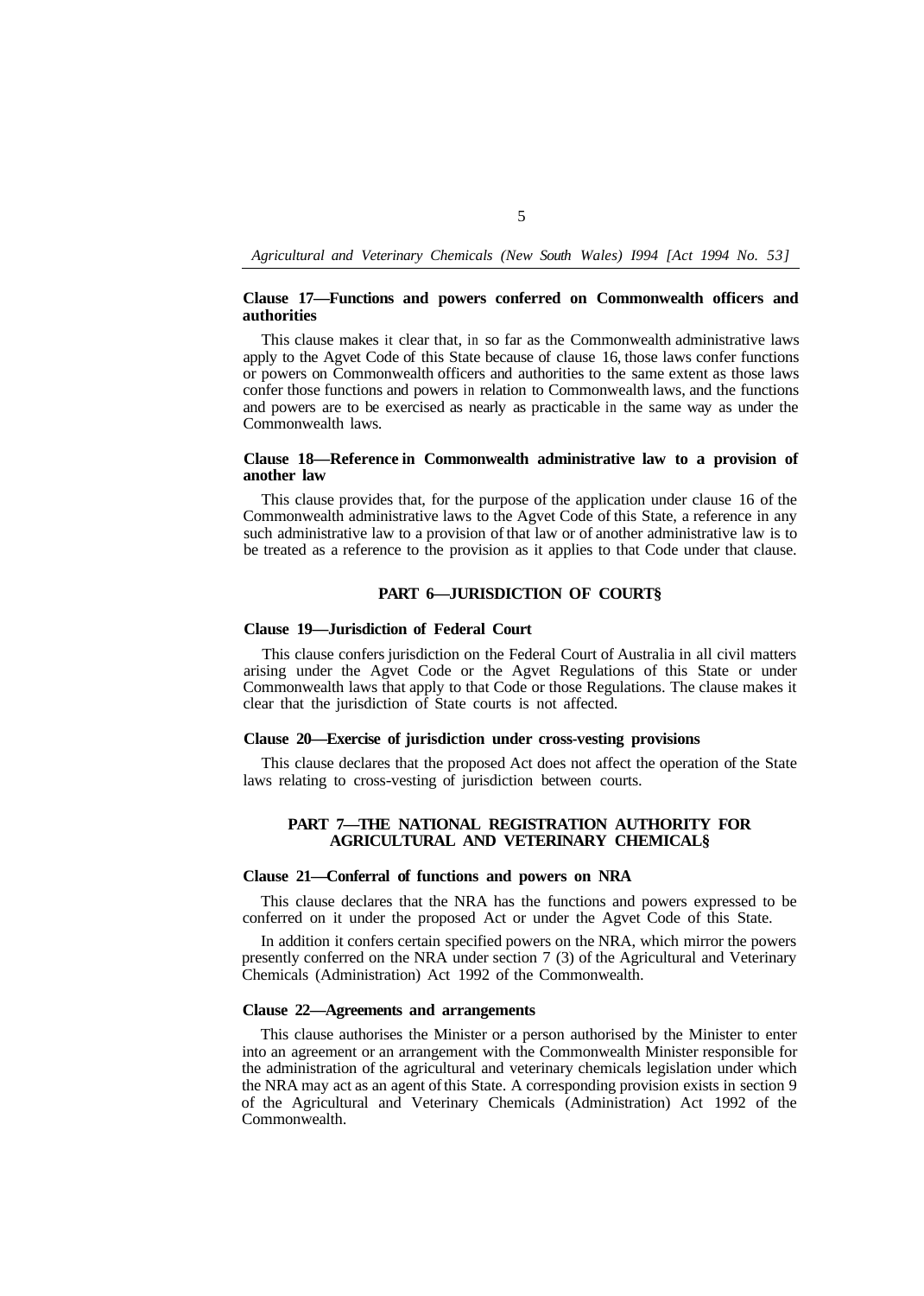## **Clause 23—Conferral of other functions and powers for purposes of law in this jurisdiction**

This clause empowers the NRA to exercise functions and powers in this State that are conferred on it by the Agvet legislation of another jurisdiction or are referred to in an agreement or arrangement made under a provision of an Act of another jurisdiction that corresponds to clause 22.

## **Clause 24—Commonwealth Minister may give directions in exceptional circumstances**

This clause provides that the power of the Commonwealth Minister who is responsible for the administration of the agricultural and veterinary chemicals legislation to give directions to the NRA under section 10 of the Agricultural and Veterinary Chemicals (Administration) Act 1992 of the Commonwealth extends to giving directions in relation to functions and powers conferred on the NRA under the Agvet Code and Agvet Regulations of this State and Commonwealth laws applying to that Code and those Regulations.

# **PART 8—MISCELLANEOUS**

## **Clause 25—Orders**

This clause provides that orders made under section 7 of the Agricultural and Veterinary Chemicals Code Act 1994 of the Commonwealth are to have the same effect as if they were provisions of the Agvet Regulations of this State.

#### **Clause 26—Manufacturing principles**

This clause provides that the manufacturing principles determined by the NRA under section 23 of the Agricultural and Veterinary Chemicals Act 1994 of the Commonwealth are to have effect for the purposes of Part 8 of the Agvet Code of this State.

### **Clause 27—Delegation**

This clause provides that the powers of delegation vested in the Commonwealth Minister responsible for the agricultural and veterinary chemicals legislation of the Commonwealth may also be exercised in relation to powers expressed to be conferred on that Minister under the proposed Act or the Agvet Code of this State.

### **Clause 28—Conferral of powers on State officers**

This clause confers the powers and functions of inspectors on certain State officers.

### **Clause 29—Application of fees and taxes**

As the Commonwealth will be meeting the cost of administering the Agvet Code and Agvet Regulations of this State, this clause provides that all fees, taxes and other money (other than penalties and fines) that are payable under that Code or those Regulations are to be paid to the Commonwealth.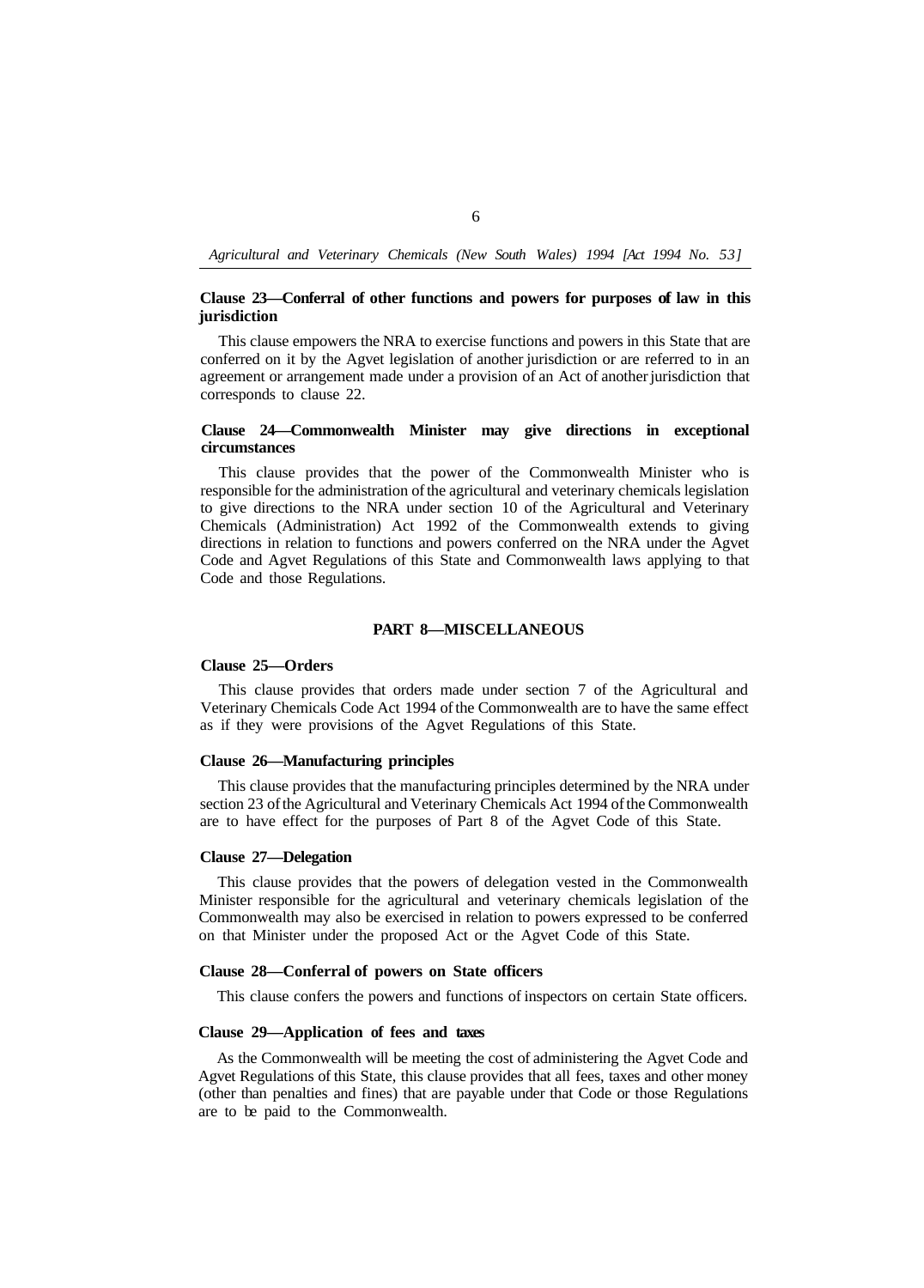## **Clause 30—Documents or substances held by previous registering authority may be given to NRA**

This clause ensures that the existing registering authority of this State for agricultural and veterinary chemicals will not be prevented by anything in any existing law from giving to the NRA those documents or substances in the authority's possession or custody that relate to the functions to be performed by the NRA.

### **Clause 31—Exemptions from liability for damages**

This clause provides that this State and any co-ordinator nominated by this State for the purposes of the Agvet Code of this State is not liable if a person suffers loss or injury as a result of the use of an approved active constituent for a proposed chemical product, or the use of a registered chemical product. The co-ordinator is a person nominated by the State to perform certain functions under the Agvet Code.

The clause also provides that the fact that a constituent has been approved or a product has been registered by the NRA or that the manufacturer of a product has been licensed by the NRA is not to be a defence in a proceeding brought against the importer, manufacturer, supplier or distributor of the product by a person who has suffered loss or injury as a result of the use of a product.

#### **Clause 32—Regulations**

of the proposed Act. This clause empowers the Governor-in-Council to make regulations for the purposes

# **Clause 33—Eligible laws**

This clause enables the regulations to declare laws of this State to be eligible laws for the purposes of the definition of "permit" in section 109 of the Agvet Code. This will allow a permit to be granted under the Agvet Code authorising the doing of something that would otherwise be an offence against that law.

## **PART 9-IMPOSITION OF FEES AND TAXES**

#### **Clause 34—Fees (including taxes)**

This clause is the provision that formally imposes the fees and taxes that are prescribed by the Agvet Regulations of this State for the purposes of applications and other matters under the Agvet Code of this State.

## **PART 10—CONFERRAL OF FUNCTIONS ON COMMONWEALTH DIRECTOR OF PUBLIC PROSECUTIONS**

## **Clause 35—Conferral of functions on Commonwealth Director of Public Prosecutions**

This clause empowers the Director of Public Prosecutions of the Commonwealth to institute and carry on prosecutions for offences against the Agvet Code or the Agvet Regulations of the State.